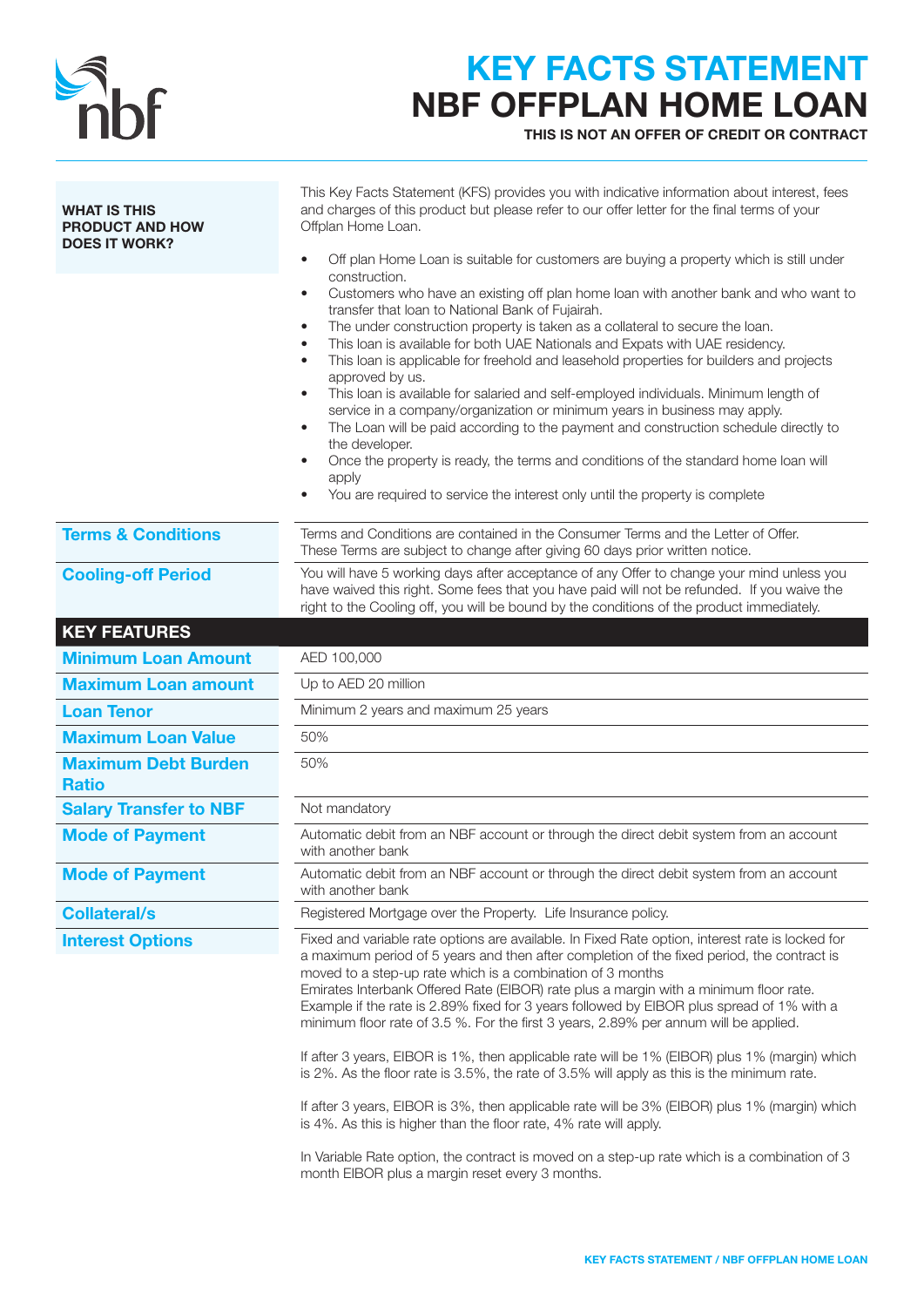#### Interest Rate computation:

Interest will be only charged on the amount paid to your developer. Interest will be computed on a daily basis as follows

#### How is the interest rate calculated?

The interest is calculated on the daily closing balance.

The interest calculation formula is as follows (Daily Outstanding Balance\* Rate of Interest\* 1 /360 )

The sum of the daily interest accrued is collected on the applicable payment date.

On handover of the property, the terms and conditions of our Home Loan will apply and principal repayments will commence.

## WHAT ARE THE FEES AND CHARGES? **Valuation Fee** AED 2,500 **Processing Fee** 1% of loan amount (no maximum cap). Example if the loan amount is 2 million, then processing fee will be 1/100 X 2,000,000 = AED 20,000. **Pre-Approval Fee** AED 1000 Early Settlement Fee Maximum 1% of outstanding loan amount or AED 10,000 whichever is lower. For example if outstanding loan amount is 2 million and 2 million is settled, then early settlement fee will be 1/100X 2,000,000 = AED 20,000 as maximum amount is AED 10,000 , the fee will be AED10,000. **Partial Settlement Fee** Maximum 1% of outstanding loan amount or AED 10,000 whichever is lower. For example if outstanding loan amount is 2 million and an early payment of AED 1 million is made, early settlement fee will be 1/100X 1,000,000 = AED 10,000. Late Payment Fee Not applicable Life Insurance Fee 0.00268% per month on loan outstanding. If loan outstanding amount is AED 1 million, the life insurance amount will be 0.02268/100\*1,000,000= AED 228.8. The insurance cover is available from AFNIC and is subject to rate change every year. It covers the loan outstanding in the event of death or disability. For the complete details of cover, please visit www.nbf.ae. Life insurance rate is subject to change as per contract conditions. Life Insurance is compulsory, but you may obtain Life Insurance for the value of the loan from any provider operating legally in the UAE. In this case, the policy must be assigned to us and you must provide proof of payment of the Insurance Premium. If this is not done, we can arrange cover ourselves and charge the cost to you.

For other pricing details, please refer to **www.nbf.ae** 

|    | <b>KEY OBLIGATIONS</b>                                                                                                                                                                                                                                                                                                                                                         |  |
|----|--------------------------------------------------------------------------------------------------------------------------------------------------------------------------------------------------------------------------------------------------------------------------------------------------------------------------------------------------------------------------------|--|
| 1. | You need to pay the monthly instalments of interest on the due date. In order for the monthly payment to be considered on<br>time, please ensure that the account nominated for payment is funded at least one (1) working day prior to the Equal Monthly<br>Instalment (EMI) date to avoid late payment charges. This is also applicable in case your EMI falls on a holiday. |  |
| 2. | You must grant a first priority mortgage over the property in our favour which will remain for the duration of the loan.                                                                                                                                                                                                                                                       |  |
| 3. | You must pay all government related charges for property and mortgage registration.                                                                                                                                                                                                                                                                                            |  |
| 4. | You must ensure all information provided is correct and up-to-date.                                                                                                                                                                                                                                                                                                            |  |
| 5. | Any changes in your income or personal circumstances must be advised to us.                                                                                                                                                                                                                                                                                                    |  |
| 6. | The mortgage loan will have a specified limit which cannot be exceeded. Any transaction resulting in the limit being exceeded<br>may be rejected and may incur fees                                                                                                                                                                                                            |  |
| 7. | In case of any change in your KYC details, please inform the bank so your account is updated and transactions are not disrupted                                                                                                                                                                                                                                                |  |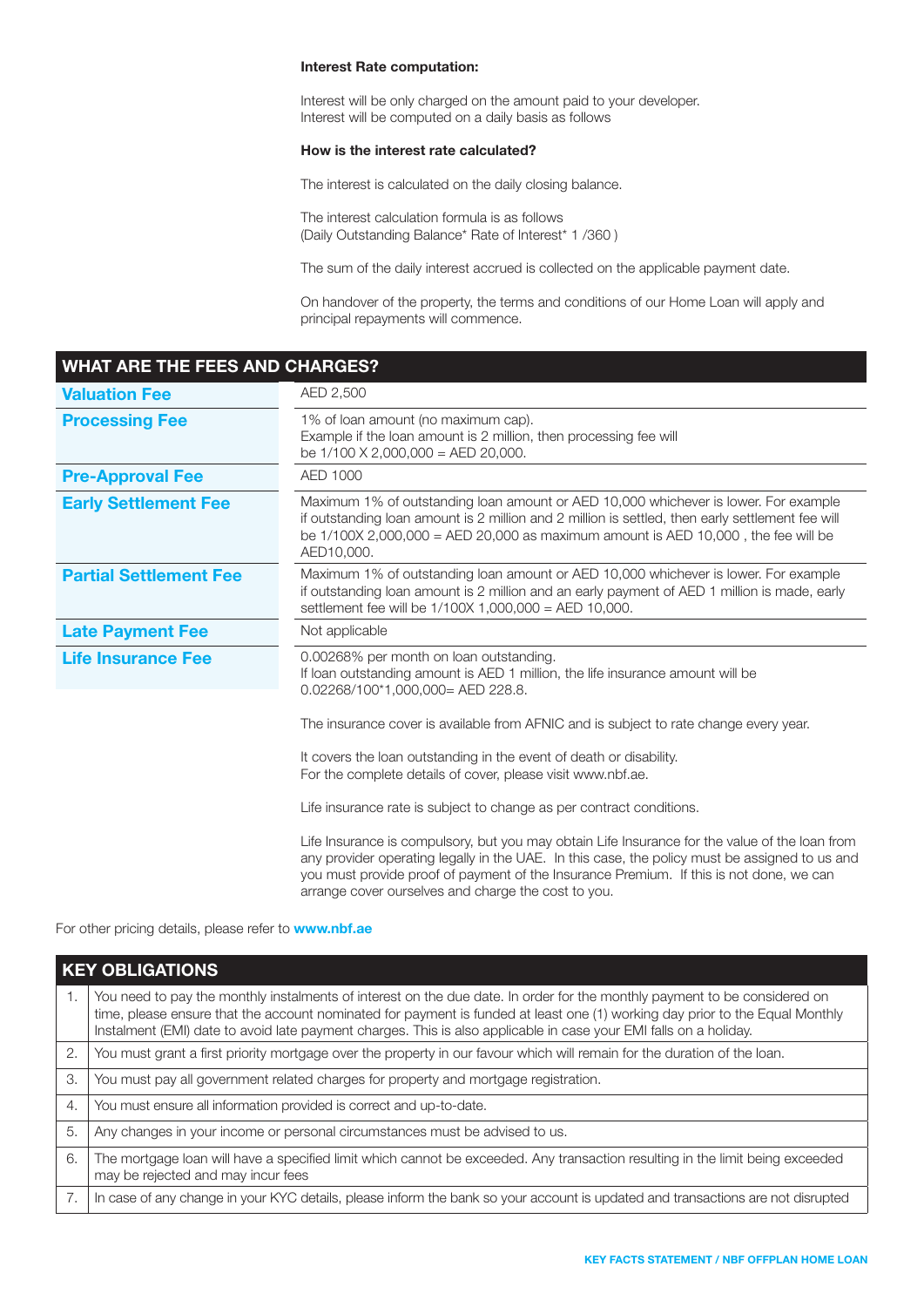|    | <b>WARNINGS</b>                                                                                                                                                                                                                                                                                                                                  |  |
|----|--------------------------------------------------------------------------------------------------------------------------------------------------------------------------------------------------------------------------------------------------------------------------------------------------------------------------------------------------|--|
|    | In the event of the loan being declined or if you exercise your rights to cooling off, there will be no refund of the valuation fee and<br>pre-approval fee.                                                                                                                                                                                     |  |
| 2. | If you do not keep up with the monthly repayments, you may lose the property.                                                                                                                                                                                                                                                                    |  |
| 3. | You may have to pay penalties if you pay off the loan early either partially or in full if you have a fixed interest rate                                                                                                                                                                                                                        |  |
| 4. | You may to have pay penalties if you make late payments including late payment fees and additional interest.                                                                                                                                                                                                                                     |  |
| 5. | If your income or the property price decreases, you will still be liable for the loan amount outstanding.                                                                                                                                                                                                                                        |  |
| 6. | You may get a negative rating in credit reports if you make late payments                                                                                                                                                                                                                                                                        |  |
| 7. | The General Terms and Conditions contained in the Consumer Terms governing loans provided by the Bank are subject to<br>change from time to time. The Bank will make sure to inform its customers of any changes with the required notice and will<br>publish the revised Terms and Conditions on the website and other platforms for reference. |  |

### HAVE A COMPLAINT OR QUERY?

Do not hesitate to reach out to National Bank of Fujairah through the following channels:

### Call Centre: 8008NBF(623)

Address: Your nearest NBF Branch, please [click here](https://nbf.ae/en/contact/locations) for the location.

We will seek to address your complaint within two clear business days of receipt and advise if this time is not able to be met.

Full details of how we address your complaints is contained in our Customer Charter published on our website.

Customer Name

I confirm receipt of this Key Fact Statement.

Customer Signature

Customer Name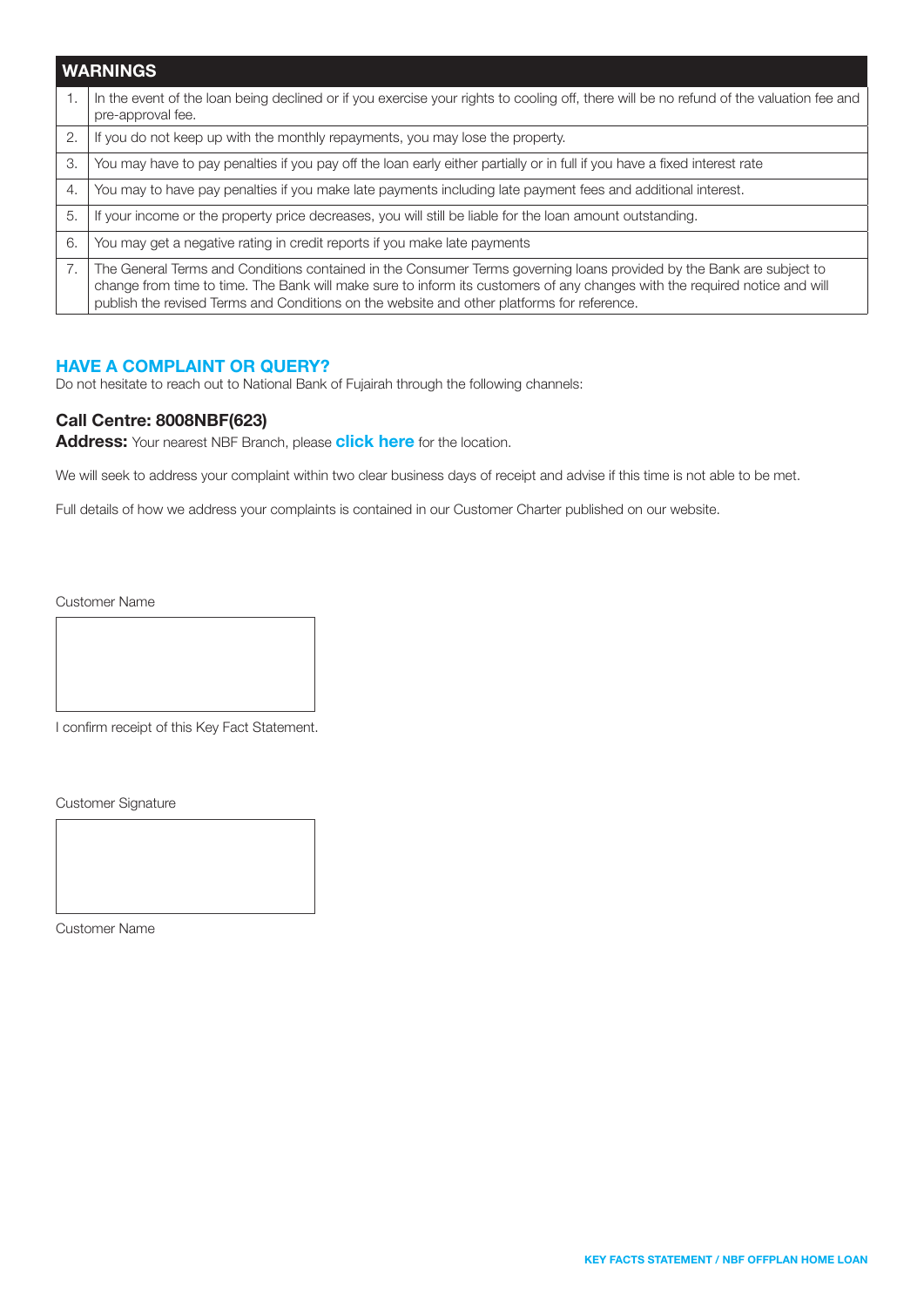# **بيان الحقائق الرئيسية ً قرض شراء منزل قيد اإلنشاء من بنك الفجيرة الوطني**

 $\frac{1}{2}$ 



| ما هو هذا المنتج<br>وما هي آلية عمله؟  | على الرغم من ان بيان الحقائق الرئيسية هذا يوفر لك معلومات إرشادية تتمحور حول الفوائد والرسوم والتكاليف الخاصة<br>بهذا المنتج، إلا أنه يتعين عليك الرجوع إلى خطاب العرض الخاص بنا للاطلاع على أحدث نسخة من الشروط والأحكام<br>المتعل                         |
|----------------------------------------|-------------------------------------------------------------------------------------------------------------------------------------------------------------------------------------------------------------------------------------------------------------|
|                                        | قرض منزل قيد الإنشاء يناسب أولئك العملاء الذين يخططون لشراء عقار قيد الإنشاء.<br>العملاء الذين حصلوا على قرض منزل قيد الإنشاء من بنك آخر ويرغبون في تحويل ذلك القرض إلى بنك الفجيرة<br>الوطني.                                                              |
|                                        | يتم رهن العقار قيد الإنشاء كضمان لتأمين القرض.<br>هذا القرض متاح لكلٍ من مواطني دولة الإمارات العربية المتحدة والوافدين المقيمين في دولة الإمارات العربية<br>المتحدة على حد سواء.                                                                           |
|                                        | يمكن الاستفادة من هذا القرض لصالح تمويل عقارات التملك الحر، والعقارات بعقود إيجار طويلة الأمد،<br>والمشاريع المعتمدة من قبلنا.                                                                                                                              |
|                                        | هذا القرضّ متام للموظّفين وأصحاب الأعمال الحرة على حِد سواء. يمكن أخذ الحد الأدنى لمدة الخدمة في شركة /<br>٠<br>مؤسسة أو الحد الأدنى من سنوات العمل في الاعتبار أيضاً.<br>سيتم تِسديد قيمة القرض إلى المطور بشكلَّ مباشرٍ، وذلك وفقًا لجدول السداد والبناء. |
|                                        | بمجرد أن يصبح العقار جاهزًا، سيتم تطبيق شروط وأحكام قرض المنزل المعمول بها في هذا الإطار.<br>لن يتم تطبيق الفائدة حتى يتم الانتهاء من بناء العقار.                                                                                                          |
| الشروط والأحكام                        | ترد الشروط والأحكام في كل من شروط المستهلك وخطاب العرض.                                                                                                                                                                                                     |
|                                        | تخضع هذه الشروط والأحكام للتغيير من وقت لآخر على أن يتم إرسال إشعار خطي بهذا الصدد قبل 60 يومًا من تاريخ<br>البدء بوضع تلك التغييرات حيز التنفيذ.                                                                                                           |
| فترة السماح                            | ستحظى بفترة سماح مدتها 5 أيام عمل يمكنك خلالها تغيير رأيك فيما يتعلق بأي عرض قمت بالموافقة عليه ما لم<br>تتنازل عن هذا الحق. وإذا تم التنازل عن فترة السماح المعلنة، فستكون ملزمًا وبشكل آني بالخضوع لكافة الأحكام الواردة<br>في شر                         |
| المزايا الرئيسية                       |                                                                                                                                                                                                                                                             |
| الحد الأدنى لمبلغ الق <mark>رض</mark>  | 100,000 درهم                                                                                                                                                                                                                                                |
| الحد الأقصى لمبلغ القرض                | حتى 20 مليون درهم إماراتي                                                                                                                                                                                                                                   |
| مدة القرض                              | سنتين كحد أدنى و25 سنة كحد أقصى                                                                                                                                                                                                                             |
| الحد ال <mark>أدنى لقيمة القرض</mark>  | 50%                                                                                                                                                                                                                                                         |
| نسبة الحد الأقصى لأعباء الديون         | 50%                                                                                                                                                                                                                                                         |
| تحويل الراتب إلى بنك الفجيرة<br>الوطني | ليس إلزامياً                                                                                                                                                                                                                                                |
| طريقة الدفع                            | الخصم التلقائي من حساب بنك الفجيرة الوطني، أو من خلال نظام الخصم المباشر من حساب العميل لدى أي بنك آخر                                                                                                                                                      |
| الضمان / الضمانات                      | الرهن العقارى المسجل على العقار<br>بوليصة التأمين على الحياة                                                                                                                                                                                                |
|                                        |                                                                                                                                                                                                                                                             |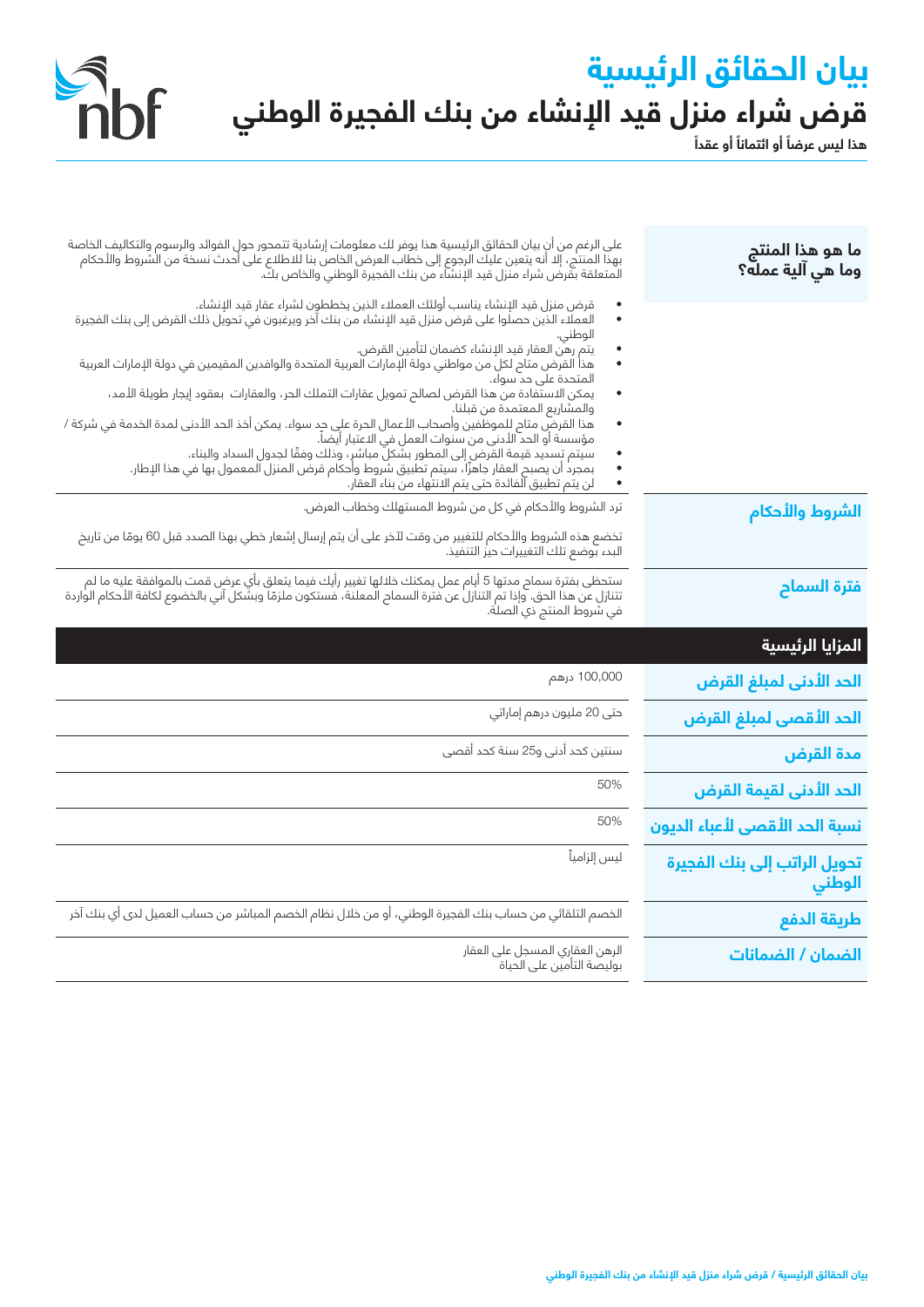#### تتوفر خيارات األسعار الثابتة والمتغيرة للفائدة. بالنسبة لخيار السعر الثابت، يتم عادة تثبيت سعر الفائدة لمدة أقصاها 5 سنوات، وبعد االنتهاء من تلك الفترة الثابتة، يتم تعديل العقد بحيث يخضع لما يعرف بمعدل الفائدة التصاعدية، وهو عبارة عن مزيج مكون من حصيلة 3 أشهر من معدل الفائدة المعروض بين بنوك الإمارات (إيبور) وهامش مؤلف من حد ادنى من قيمة الفائدة. على سبيل المثال: ً إذا كان المعدل 2.89٪ ثابتا لمدة 3 ً سنوات متبوعا بالسعر المعروض )إيبور( مضاف إليه فارق 1٪ مع حد أدنى للمعدل األدنى مقداره 3.5٪ ألول 3 سنوات، سيتم تطبيق نسبة مقدارها 2.89٪ سنويً ا. وفي حال كان السعر المعروض بين البنوك الإماراتية (إيبور) بعد 3 سنوات هو ٪1، فإن المعدل المطبق سيكون ٪1 (إيبور)، بالإضافة إلى ٪1 (هامش) اي ما يعادل ٪2. نظرًا لأن معدل الحد الأدنى هو ٪3.5، فسيتم تطبيق معدل الـ ٪3.5 في هذه الحالة. أما إذا كان السعر المعروض بين البنوك الإماراتية (إيبور) بعد 3 سنوات هو 3٪، فإن المعدل المطبق سيكون 3٪ (إيبور)، بالإضافة إلى 1٪ 1 (هامش) اي ما يعادل ٪4. وسيتم هنا اعتماد المعدل الأعلى، وفي هذه الحالة سيتم اعتماد معدل الـ ٪4. **خيارات الفائدة**

ً أما فيما يتعلق بخيار السعر المتغير، فيتم عادة تغيير البند الذي يشير إلى الفائدة في العقد ليصبح مزيجا من الفرق بين سعر الفائدة الذي يفرضه البنك على المقترض وذلك الذي يدفعه البنك للمودع + 3 أشهر من السعر المفروض بين بنوك الإمارات.

#### **كيفية احتساب الفائدة:**

سيتم احتساب الفائدة فقط على أساس المبلغ المدفوع للمطور العقاري ذي الصلة. وستحتسب الفائدة على أساس يومي على النحو التالي:

#### **كيف يتم عادة احتساب معدل الفائدة؟**

يتم احتساب الفائدة على أساس رصيد اإلغالق اليومي.

أما صيغة احتساب الفائدة، فتكون على النحو التالي: )الرصيد اليومي المستحق \*سعر الفائدة \* 1/360(

ً يتم تحصيل القيمة اإلجمالية للفائدة اليومية المستحقة في تاريخ الدفع المحدد مسبقا.

عند تسليم العقار، ستطبق شروط وأحكام القرض السكني الخاص بنا، وستبدأ عمليات السداد الرئيسية.

| ما هي الرسوم والنفقات المطبقة في هذا الإطار؟ |                                                                                                                                                                                                                                                                                                                                                                |  |
|----------------------------------------------|----------------------------------------------------------------------------------------------------------------------------------------------------------------------------------------------------------------------------------------------------------------------------------------------------------------------------------------------------------------|--|
| رسوم التقييم                                 | 2500 درهم إماراتي                                                                                                                                                                                                                                                                                                                                              |  |
| رسوم إجراء المعاملة                          | 1% من مبلغ القرض (لا يوجد حد أقصى)<br>على سبيل المثال، إذا كان مبلغ القرض يعادل مليوني درهم، فستكون رسوم إجراء المعاملة كما يلي:<br>درهم إماراتي 20,000 = 20,000 X 2,000,000                                                                                                                                                                                   |  |
| رسوم الموافقة المسبقة                        | 1,000 درهم إماراتي                                                                                                                                                                                                                                                                                                                                             |  |
| رسوم السداد المبكر                           | 1% كحد أقصى من مبلغ القرض المستحق أو 10,000 درهم أيهما أقل. على سبيل المثال، إذا كان مبلغ القرض<br>المستحق 2 مليون درهم، وتم تسوية مبلغ 2 مليون، فستكون رسوم السداد المبكر على النحو الآتي:<br>درهم إماراتي 20,000 = 20,000,000 x 1/100 ، بحيث يكون الحد الأقصى للمبلغ هو 10,000 درهم إماراتي، وستفرض<br>فائدة في هذا الإطار تعادل تلك القيمة، أي 10,000 درهم. |  |
| رسوم التسوية الجزئية                         | الرسوم بحد أقصى %1 من مبلغ القرض المستحق، أو 10,000 درهم إماراتي أيهما أقل. على سبيل المثال، إذا كان مبلغ<br>القرض المستحق 2 مليون درهم وتم سداد مبلغ 1 مليون درهم قبل تاريخ الاستحقاق، فستكون رسوم السداد المبكر<br>على النحو الآت                                                                                                                            |  |
| رسم التأخر عن تسديد الدفعات                  | لا تطبق أي رسوم.                                                                                                                                                                                                                                                                                                                                               |  |
| التأمين على الحياة                           | الرسوم ٪0.00268 شهرياً على القرض المستحق. إذا كان مبلغ القرض المستحق 1 مليون درهم، فإن مبلغ التأمين على<br>الحياة سيكون على النحو الآتي: http://www.ca/208/100*1,000,000= AED 228.8 درهم.                                                                                                                                                                      |  |
|                                              | تقدم شركة الفجيرة الوطنية للتأمين الغطاء التأميني المطلوب، وهو يخضع عادة للتغيير في قيمته بمعدل مرة كل عام.                                                                                                                                                                                                                                                    |  |
|                                              | يغطي التأمين قيمة القرض المستحق في حالة الوفاة أو العجز.                                                                                                                                                                                                                                                                                                       |  |
|                                              | للحصول على التفاصيل الكاملة والخاصة بغطاء التأمين، يرجى زيارة الموقع الإلكتروني للبنك من خلال الرابط التالي:<br>www.nbf.ae.                                                                                                                                                                                                                                    |  |
|                                              | التأمين على الحياة عرضة للتغيير حسب شروط العقد.                                                                                                                                                                                                                                                                                                                |  |
|                                              | التأمين على الحياة إلزامي، ويمكن الحصول على تأمين على الحياة يعادل قيمة القرض عن طريق أي شركة تأمين مسجلة<br>أصولاً في دولة الإمارات العربية المتحدة. في هذه الحالة، يتعين عليك التنازل عن البوليصة لصالحنا، ويتعين عليك، أيضاً،                                                                                                                               |  |

#### للاطلاع على كافة التفاصيل المتعلقة بالأسعار الأخرى، يرجى زيارة موقعنا الإلكتروني من خلال الرابط التالي: www.nbf.ae